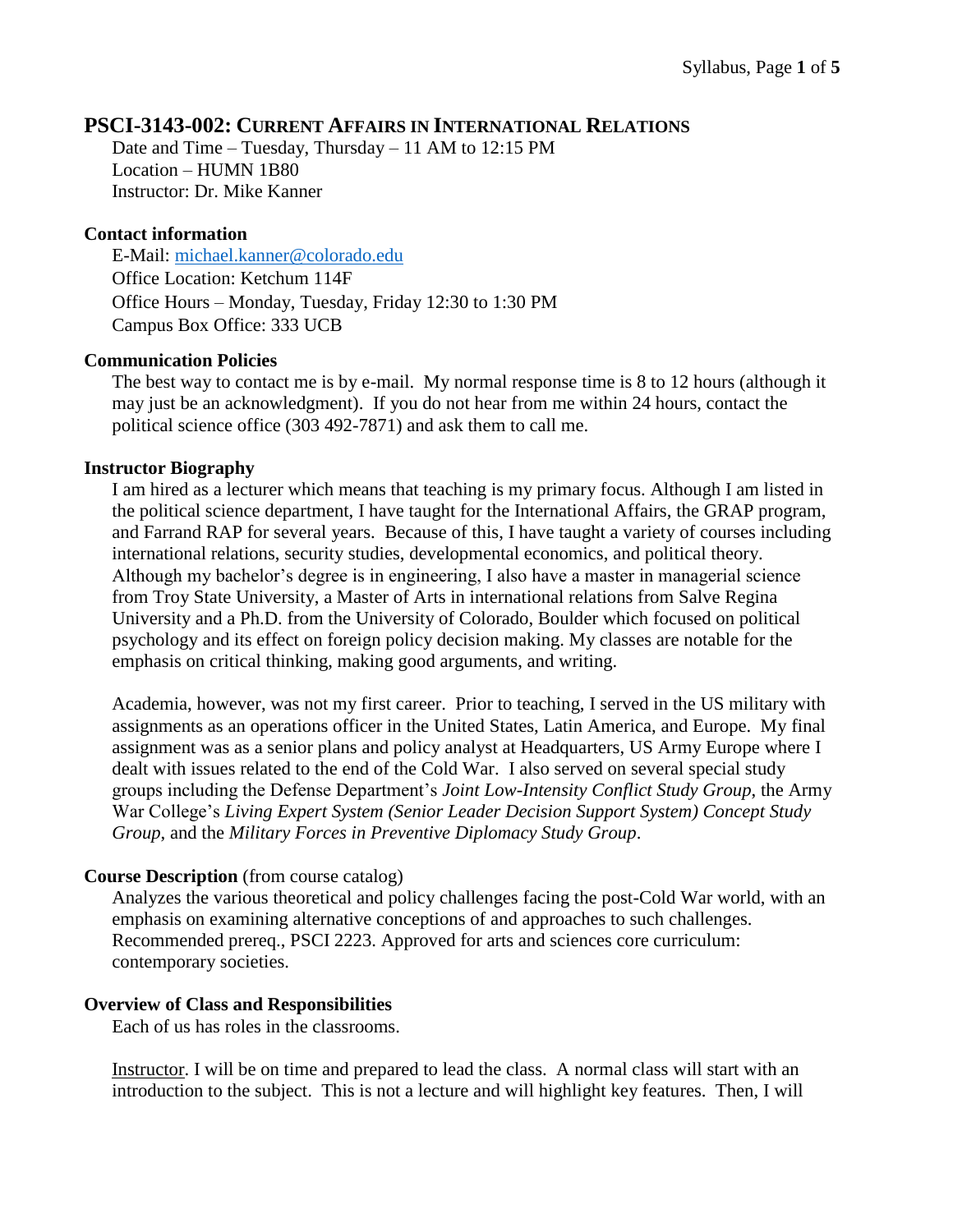introduce a case or discussion question. This will be the focus of the rest of the class either as a group or broken down into small groups.

Student. Your first responsibility is to show up to class and to be on time. Readings are only part of the class. I consider lateness is a sign of disrespect to the other students.

Second, do the readings in advance of attendance. The class is based on discussions, so being uninformed will decrease everybody's learning experience. You should analyze each reading for these elements.

- 1. Identify the assumptions or statements that frame the argument.
- 2. Examine the accuracy and validity of these assumptions or statements.
- 3. Analyze how these assumptions result in different perspectives about the world.
- 4. Compare the different policies that may come from different assumptions.

Finally, keep up with the news. We will be applying what we learn to current events. Unfortunately, the most common news sources (e.g., browser feeds) do not include international news except for disasters or crises. You should explore sites that will include these areas. If you are planning on focusing on a region (e.g., Europe or Asia), I recommend that you find a source that reports events in that area.

I recommend you consider a subscription to [The Economist Magazine.](http://www.economist.com/) It is a standard read for many people working in or studying international relations. They have a one-semester subscription special for students [\(https://subscription.economist.com/DE/EngCore/Ecom/WelOvlay\)](https://subscription.economist.com/DE/EngCore/Ecom/WelOvlay).

**Required Texts**

There are two textbooks required for this class.

CQ Researchers. 2018. *Global Issues: Selections from CQ Researcher*. Thousand Oaks, CA: Sage-CQ Press.

Hastedt, Glenn, Donna L. Lybecker, and Vaughn P. Shannon. 2015. *Cases in International Relations: Pathways to Conflict and Cooperation*. Thousand Oaks, CA: Sage-CQ Press.

Throughout the semester, I will send out additional readings. These are usually recent articles that are relevant to our discussions. They are not required although I strongly recommend that you read them.

### **Grading**

**A** 94-100 **B+** 87-89 **C+** 77-79 **D+** 67-69 **F** 0-59 **A-** 90-93 **B** 83-86 **C** 73-76 **D** 63-66 **B-** 80-82 **C-** 70-72 **D-** 60-62

Final grades are based on a 100-point scale.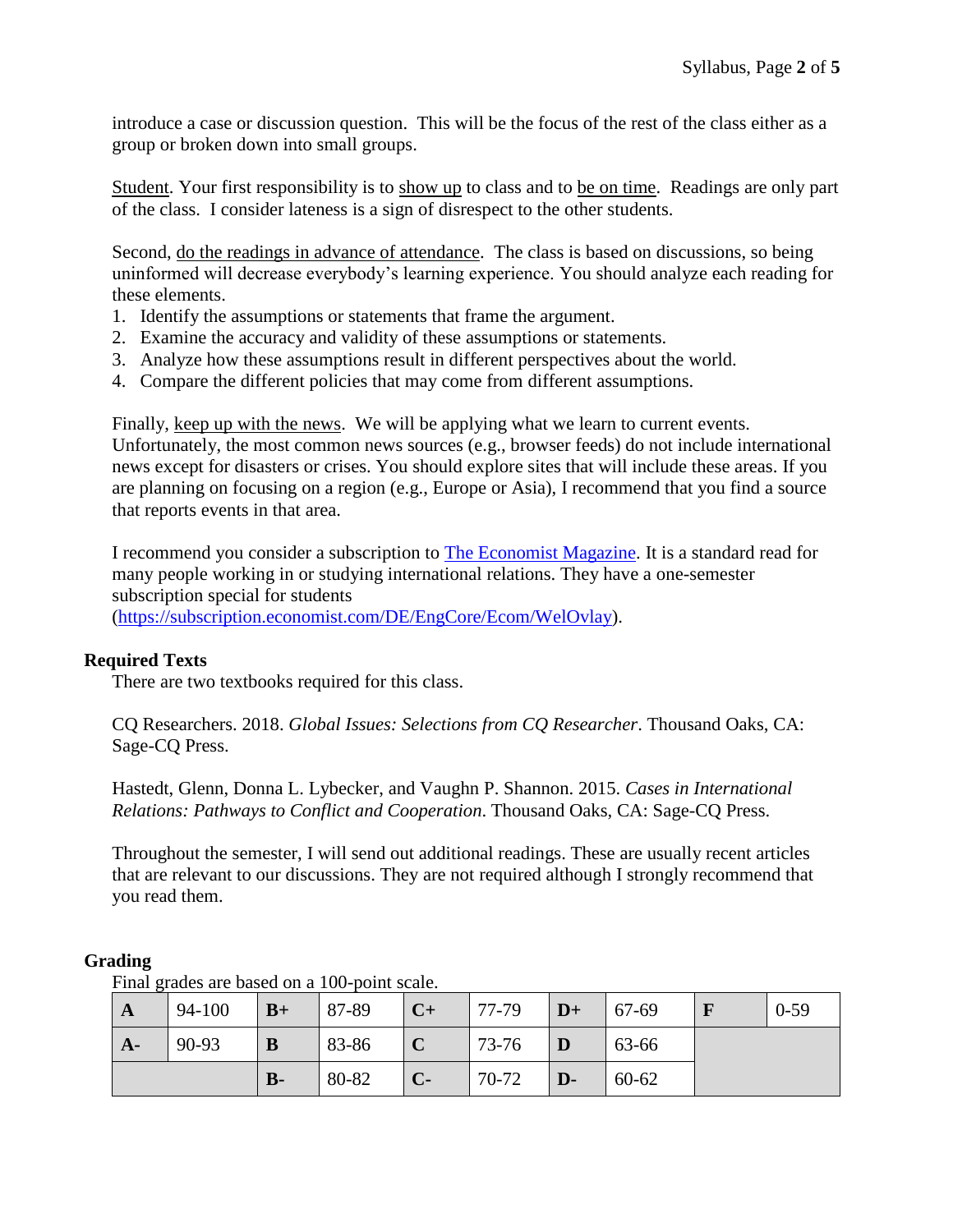Your final grade will be a function of the points you achieve. Points are allocated on the following basis.

| Critical Papers (3 at 30 points each) | 90 points  |
|---------------------------------------|------------|
| Attendance                            | 10 points  |
| Total                                 | 100 points |

Critical Papers. There will be three critical papers required for this class. These are scheduled at the end of each block of the class. Each paper will be between 1000 and 1500 words and consist of two possible questions. You will be required to answer one of the two questions. No research is required. Questions and administrative instructions will be posted approximately 10 to 14 days before they are due.

Attendance. Ten percent of winning is just showing up. Or in this case, ten percent of your grade is based on being in class and ready to participate. Absences will only be excused based on illness, incarceration, religious observation, work commitments or family emergencies. Documentation for the absence may be requested.

### **Class Schedule**

| January                                                                              |                                         |  |
|--------------------------------------------------------------------------------------|-----------------------------------------|--|
| $15 - Syllabus$ ; CIR 1                                                              | $17 - CIR$ 3                            |  |
| 22 – CQ: US-Iran Relations                                                           | $24 - CIR$ 4                            |  |
| $29 - CIR$ 6                                                                         | 31 - CQ: US-Russia Relations            |  |
| February                                                                             |                                         |  |
| 5 – CQ: China and the South China Sea                                                | 7 – CQ: North Korea Showdown            |  |
| $12 - CQ$ : Cyberwarfare Threat                                                      | 14 – Critical Paper 1 Due               |  |
| $19 - CQ$ : Reforming the UN                                                         | 21 – CQ: Democracies Under Stress       |  |
| $26 - CIR$ 8                                                                         | $28 - CIR$ 10                           |  |
| March                                                                                |                                         |  |
| $5 - CQ$ : EU's Future                                                               | $7 - CIR$ 11                            |  |
| 12 – CQ: Troubled Brazil                                                             | $14 - CIR9$                             |  |
| 19 - CQ: New Space Race                                                              | 21 – Critical Paper 2 Due               |  |
| 26 – Spring Break                                                                    | 28 – Spring Break                       |  |
| April                                                                                |                                         |  |
| 2 – CQ: Rethinking Foreign Aid                                                       | $4 - CIR$ 12                            |  |
| $9 - CIR$ 13                                                                         | $11 - CQ$ : Climate Change and National |  |
|                                                                                      | Security                                |  |
| $16 - CIR$ 14                                                                        | $18 - CIR$ 16                           |  |
| 23 – CQ: Pandemic                                                                    | $25 - CIR$ 15                           |  |
| 30 - CQ: Anti-Semitism                                                               |                                         |  |
| May                                                                                  |                                         |  |
| 2 – Final Critical Paper Due                                                         |                                         |  |
| Legend                                                                               |                                         |  |
| <b>CQ</b><br>Global Issues: Selections from CQ Researcher.                           |                                         |  |
| <b>CIR</b><br>Cases in International Relations: Pathways to Conflict and Cooperation |                                         |  |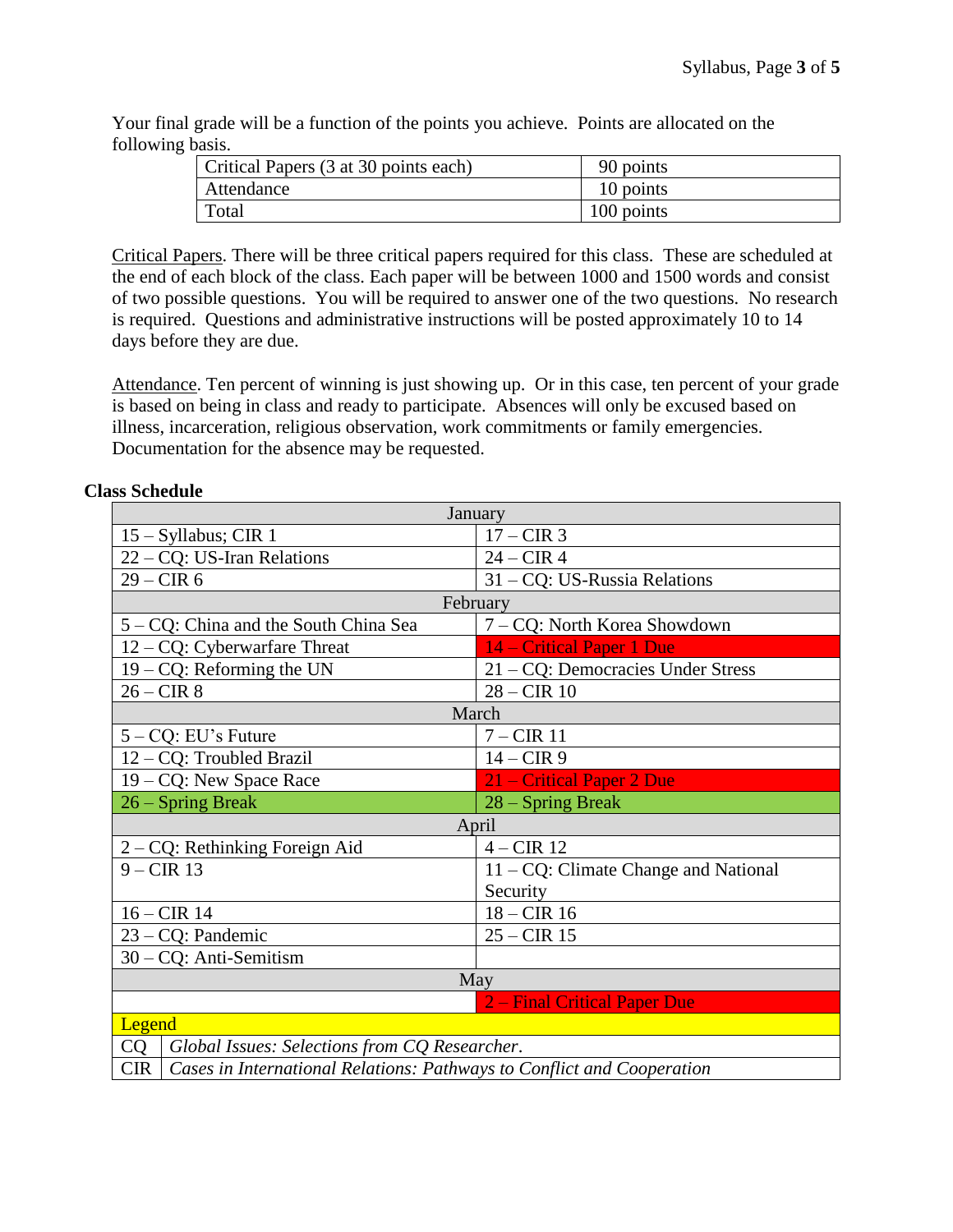# **Policies** (as established by the Vice Provost for Undergraduate Education)

#### Accommodation for Disabilities

If you qualify for accommodations because of a disability, please submit your accommodation letter from Disability Services to your faculty member in a timely manner so that your needs can be addressed. Disability Services determines accommodations based on documented disabilities in the academic environment. Information on requesting accommodations is located on the [Disability](http://www.colorado.edu/disabilityservices/students) Services website [\(www.colorado.edu/disabilityservices/students\)](http://www.colorado.edu/disabilityservices/students). Contact Disability Services at 303-492-8671 or [dsinfo@colorado.edu](mailto:dsinfo@colorado.edu) for further assistance. If you have a temporary medical condition or injury, see [Temporary](http://www.colorado.edu/disabilityservices/students/temporary-medical-conditions) Medical Conditions under the Students tab on the Disability Services website and discuss your needs with your professor.

### Religious Holidays

Campus policy regarding religious observances requires that faculty make every effort to deal reasonably and fairly with all students who, because of religious obligations, have conflicts with scheduled exams, assignments or required attendance. In this class, let me know in advance if you will be missing class and I we will consider your individual case.

See the campus policy regarding religious [observances](http://www.colorado.edu/policies/observance-religious-holidays-and-absences-classes-andor-exams) for full details.

#### Classroom Behavior

Students and faculty each have responsibility for maintaining an appropriate learning environment. Those who fail to adhere to such behavioral standards may be subject to discipline. Professional courtesy and sensitivity are especially important with respect to individuals and topics dealing with race, color, national origin, sex, pregnancy, age, disability, creed, religion, sexual orientation, gender identity, gender expression, veteran status, political affiliation or political philosophy. Class rosters are provided to the instructor with the student's legal name. I will gladly honor your request to address you by an alternate name or gender pronoun. Please advise me of this preference early in the semester so that I may make appropriate changes to my records. For more information, see the policies on [classroom](http://www.colorado.edu/policies/student-classroom-and-course-related-behavior) behavior and the [Student](http://www.colorado.edu/osccr/) Code of [Conduct.](http://www.colorado.edu/osccr/)

#### Sexual Misconduct, Discrimination, Harassment and/or Related Retaliation

Students and faculty each have responsibility for maintaining an appropriate learning environment. Those who fail to adhere to such behavioral standards may be subject to discipline. Professional courtesy and sensitivity are especially important with respect to individuals and topics dealing with race, color, national origin, sex, pregnancy, age, disability, creed, religion, sexual orientation, gender identity, gender expression, veteran status, political affiliation or political philosophy. Class rosters are provided to the instructor with the student's legal name. I will gladly honor your request to address you by an alternate name or gender pronoun. Please advise me of this preference early in the semester so that I may make appropriate changes to my records. For more information, see the policies on [classroom](http://www.colorado.edu/policies/student-classroom-and-course-related-behavior) behavior and the [Student](http://www.colorado.edu/osccr/) Code of [Conduct.](http://www.colorado.edu/osccr/)

### Honor Code